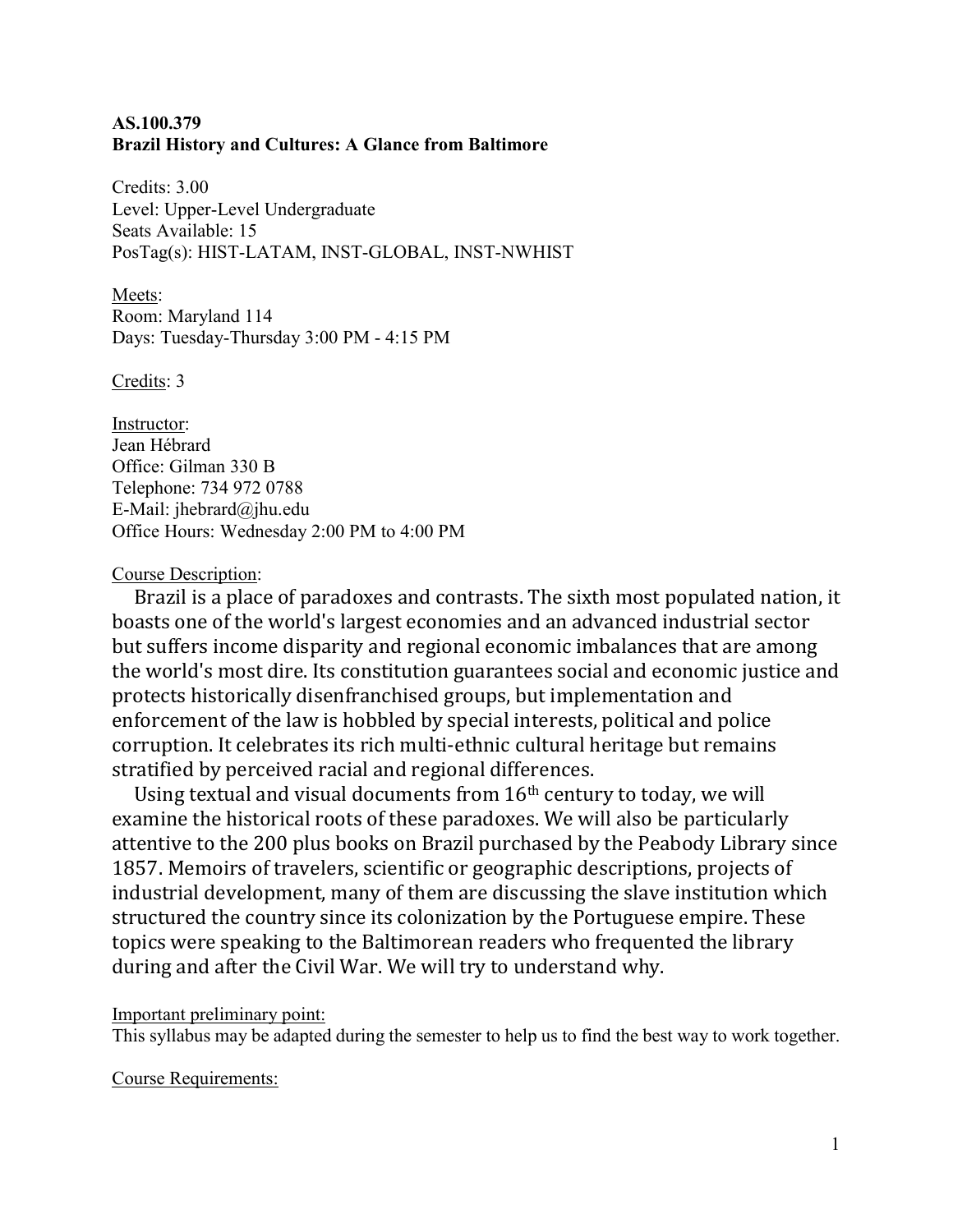- Attendance: Attendance at every class session is required. Unexcused absences are not permitted and will result in a reduction of your final grade.

- Required readings and in-class discussion: Students will complete all required readings prior to class meetings and be prepared to make regular contributions to the in-class discussion. Attendance and discussion count toward 20 % of the final grade.

- Blackboard discussions: Each student will post on Blackboard a response (from half a page to one page) to the questions about the readings of the week (only on sessions 2 to 9, 11, 12, and 14). Discussion posts are due no later than 2:00 pm on Monday. Posts should respond to the instructor's question of the week and must reflect your understanding of the course readings, lecture, and discussion. Discussion posts count toward 25 % of the final grade.

- Film of the week: Each week, a student will present the film of the week (short presentation, selection of some clips to be projected, and organization of the discussion with the class). These presentations count toward 15 % of the final grade.

- Final paper: A final paper of 8 to 12 pages on one of the books of the Brazilian collection in Peabody Library (chosen in consultation with the instructor). It must be submitted to the Blackboard "Assignment" section no later than May 10. No extensions will be granted. The final paper counts toward 40 % of the final grade.

## Required book:

(Available for purchase at local bookstores and on reserve in the Library)

- Lilia M. Schwarcz and Heloisa M. Starling, *Brazil: A Biography*. New York: Farrar, Straus and Giroux, 2018 (ISBN-10: 0374280495; ISBN-13: 978-03742804992018).

### **Schedule of sessions:**

### **Session I: January 25 and 27, Introduction: Brazil in the age of Jair Bolsonaro**

In-class discussion:

- On Tuesday: Introduction and class organization.

- On Thursday: Q&A about Brazil today. Each student prepares 5 questions (to be posted before Wednesday 7 pm on Blackboard (Discussion, Week 1)

### **Session II: February 1 and 3: First Contact (1500): Europeans Describe Brazil** Documents:

- "Letter of Pero Vaz de Caminha (May 1, 1500), in Charles David Ley, ed., *Portuguese Voyages, 1498-1663*, New York: E. P. Dutton, 1947, p. 41-59 #On Blackboard

- *Hans Staden's True History: An Account of Cannibal Captivity in Brazil*, Duke University Press, 2008, pp. 21-31 [Chap. 1 to 5 - The first travel] # On Blackboard

### Readings:

- *Brazil: A Biography*, chap. 1 ("First Came the Name…").

Optional Readings:

- Donald W. Forsyth, "The Beginnings of Brazilian Anthropology: Jesuits and Tupinamba Cannibalism, *Journal of Anthropological Research*, Vol. 39, No. 2, 1983, p. 147-178. # On Blackboard

- Michel de Montaigne, *Essays*, "Of Cannibals". # On Blackboard The film of the week: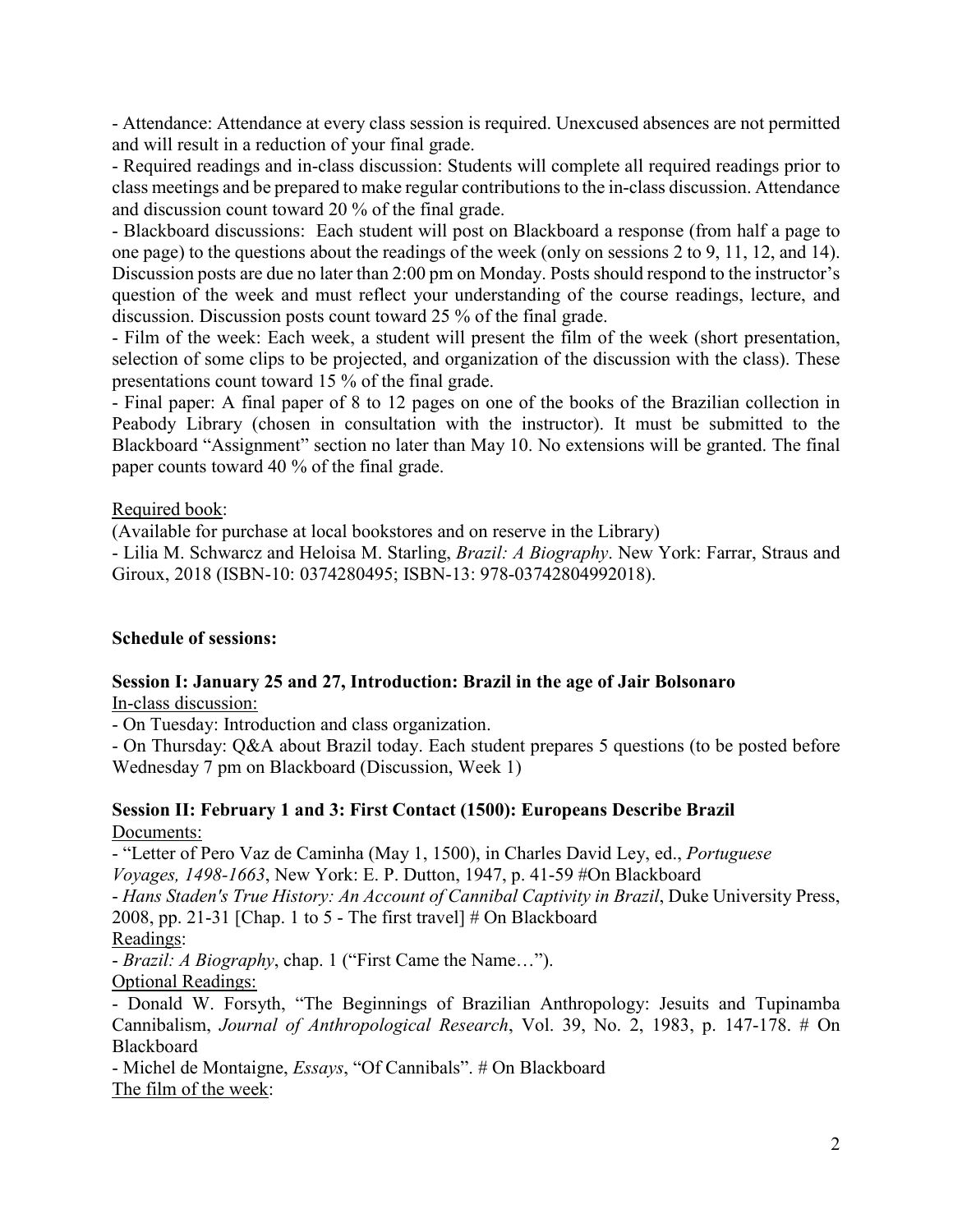- "How Tasty Was My Little Frenchman [Como Era Gostoso o Meu Francês]", dir. Nelson Pereira dos Santos, 1971, 84 min., DVD in Sheridan Library: PN1997.H696 2007 c. 1; On YouTube (English subtitles): https://www.youtube.com/watch?v=\_OqbiWanj4E #E-Reserve.

Documents to prepare the discussion on the film:

- *Hans Staden: the true history of his captivity*, 1557, New York, R. M. McBride & Company, 1929. (Eisenhower Library G161.A6 S7 1929 c. 1). # Excerpt on Blackboard (chap. 26-29)

- Jean de Léry, *History of a voyage to the land of Brazil, otherwise called America*, Berkeley: University of California Press, 1990 (Eisenhower Library F2511.L60513 1990 c. 1).

- Darien Davis, Film Review in *American Historical Review*, April 2001, p. 695-697 # On Blackboard.

- Adetty Pérez de Miles, "An Oppositional Reading of Patriarchy, Love, Neo-Colonialism, and Anthropophagy in Nelson Pereira dos Santos's film "How Tasty Was My Little Frenchman", *Visual Culture & Gender*, vol. 8, 2013, p. 104-114 # On Blackboard.

# **Session III: February 8 and 10, Sugar in the Portuguese Colonization of South America (Sixteenth to Eighteenth Century)**

Documents:

- "Excerpt from a Letter from the Administrator of *Engenho* [plantation] São Jorge de Erasmo  $(1548)$ ", In

*Early Brazil: A Documentary Collection to 1700*, edited by Stuart B. Schwartz, Cambridge University Press, 2010, p. 198-202.

ProQuest Ebook Central, [http://ebookcentral.proquest.com/lib/jhu/detail.action?docID=615810.](http://ebookcentral.proquest.com/lib/jhu/detail.action?docID=615810) - "Instructions on How to Manage a Sugar Mill and Estate (1663)", )", In

*Early Brazil: A Documentary Collection to 1700*, edited by Stuart B. Schwartz, Cambridge University Press, 2010, p. 224-229.

ProQuest Ebook Central, [http://ebookcentral.proquest.com/lib/jhu/detail.action?docID=615810.](http://ebookcentral.proquest.com/lib/jhu/detail.action?docID=615810) Readings:

- *Brazil: A Biography*, chap. 2 ("The Sugar Civilization…").

The film of the week:

*-* "Quilombo", dir. Carlos Diegues, 1984, 110 min, DVD in Sheridan Library F2651.P15 Q5522 2005 c. 1, # Panopto.

Documents to prepare the discussion on the film:

- Cliff Welch, Film Review in *American Historical Review*, October 1992, p. 1162-64 # On Blackboard

- R. K. Kent, "Palmares: An African State in Brazil", *The Journal of African History*, vol. 6, n° 2, 1965, p. 161-175. # On Blackboard

- Robert Nelson Anderson, "The Quilombo of Palmares: A New Overview of a Maroon State in Seventeenth-Century Brazil", *Journal of Latin American Studies*, vol. 28, n° 3, 1996, p. 545-566. # On Blackboard

## **Session IV: February 15 and 17, From Sugar to Gold; from The Atlantic Shore to the Hinterland (Eighteenth Century)**

Document:

- André João Antonil, *Cultura e opulência do Brasil: por suas drogas, e minas*, Lisbon, Deslandesiana, 1711 [Engl. Transl. : *Brazil at the Dawn of the Eighteenth Century*, Tagus Press/UMass Dartmouth, 2012], Part 3 # On Blackboard.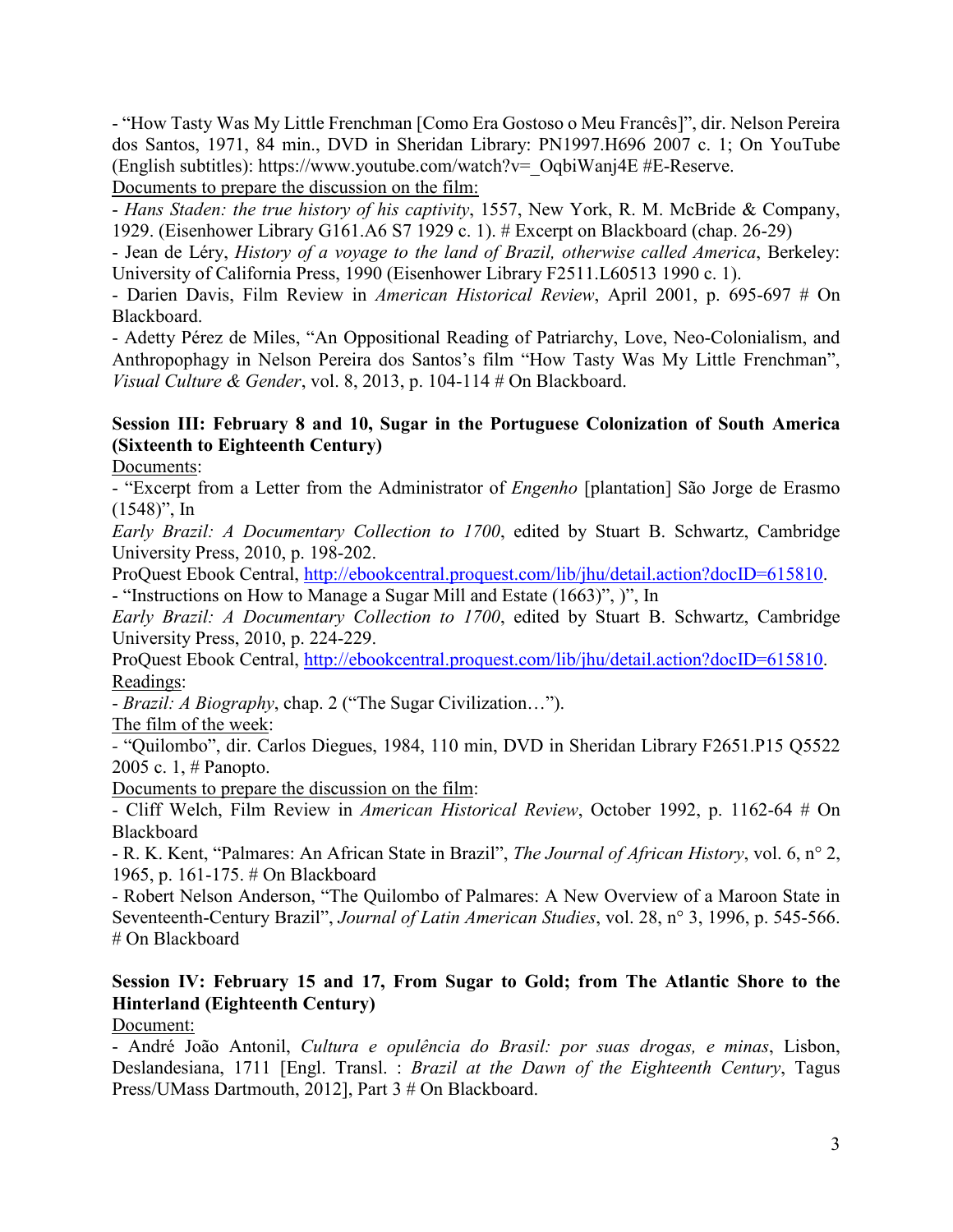Readings:

- *Brazil: A Biography*, chap. 4 (Gold!) and 5 (Revolt, Conspiracy and Sedition in the Tropical Paradise).

Optional:

- A. J. R. Russell-Wood, "Technology and society: the impact of gold mining on the institution of Slavery in Portuguese America", *The Journal of Economic History*, 37, 1, 1977. The film of the week:

- "Xica da Silva", dir. Carlos Diegues, 1976, 107 min., VHS copy in Sheridan Library (Video A1312 c. 1), CD transcription of the VHS on #Panopto

Documents to prepare the screening of the film of the week:

- Júnia Ferreira Furtado, *Chica da Silva: A Brazilian Slave of the Eighteenth Century (New approaches to the Americas)*, Cambridge, Cambridge University Press, 1999 (Preface, pp. viixxvi and Introduction to the English edition, pp. 1-19 # Available on line at [http://www.amazon.com/Chica-Silva-Brazilian-Eighteenth-](http://www.amazon.com/Chica-Silva-Brazilian-Eighteenth-Approaches/dp/0521884659/ref=sr_1_1?s=books&ie=UTF8&qid=1281450298&sr=1-1#reader_0521884659)

[Approaches/dp/0521884659/ref=sr\\_1\\_1?s=books&ie=UTF8&qid=1281450298&sr=1-](http://www.amazon.com/Chica-Silva-Brazilian-Eighteenth-Approaches/dp/0521884659/ref=sr_1_1?s=books&ie=UTF8&qid=1281450298&sr=1-1#reader_0521884659)

1#reader 0521884659) and # On Blackboard.

- Randal Johnson, "Carnivalesque Celebration in Xica da Silva", In Randal Johnson and Robert Stam, *Brazilian Cinema*, New York, Columbia University Press, 1995, p. 216 # On Blackboard. P 3995.5.B6 B7 1995)

- Christopher A. Shinn, "Hemispheric Postcolonialism: Black Female Sexuality and Slavery in the Americas", *Literature Compass*, vol. 13, 9, p. 538 # On Blackboard.

# **Session V: February 22 and 24, A Strange Independence (1822): How the Portuguese Monarchy Created the Brazilian Empire (1822-1889)?**

Document:

- Pedro Américo, Independência ou Morte [Independency or Death], Oil on Canvas, 1888, Museu Paulista, University of São Paulo).

[http://commons.wikimedia.org/wiki/File:Independ%C3%AAncia\\_ou\\_Morte.jpg](http://commons.wikimedia.org/wiki/File:Independ%C3%AAncia_ou_Morte.jpg) and on Blackboard

Readings:

*- Brazil: A Biography*, chap. 8 (The Father Leaves, the Son Remains).

Optional Readings:

- Leslie Bethell, "The Independence of Brazil", in Leslie Bethell, ed., *Brazil: empire and republic, 1822-1930*, Cambridge, UK, Cambridge University Press, 1993, p. 3-43. # On Blackboard

- Emilia Viotti da Costa, *The Brazilian Empire: Myths and Histories*, Rev. Ed., Chapel Hill, The University of North Carolina Press, 2000, p. 1-23 (Chap. 1: Independence: The Building of a nation) # On Blackboard Optional:

The film of the week:

- "Mauá: O Imperador e o Rei", dir. Sérgio Rezende, 1999, 130 min., personal DVD of the instructor # in Panopto ; YouTube:<https://www.youtube.com/watch?v=7OWeXJT9ZH0> Documents to prepare the screening of the film of the week:

- Anyda Marchant, *Viscount Mauá and the Empire of Brazil: A Biography of Irineu Evangelista de Sousa, 1813-1889*, Berkeley, University of California Press, 1965 (Eisenhower Library F2536.M4 M3 1965 c. 1).

- Roderick J. Barman, "Business and Government in Imperial Brazil: The Experience of Viscount Maua", *Journal of Latin American Studies*, vol. 13, n° 2 (Nov., 1981), p. 239-264. # On Blackboard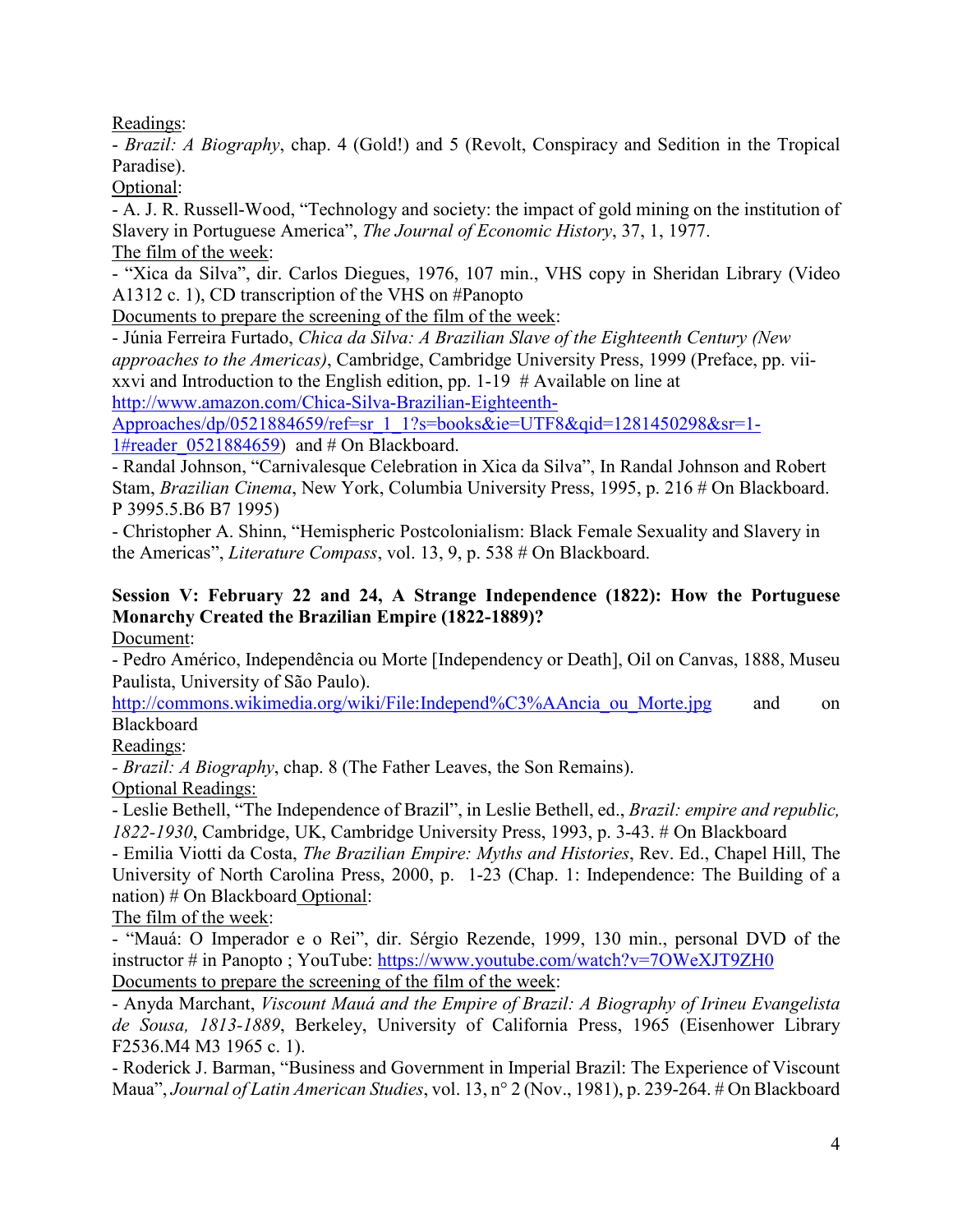- *Brazil: A Biography*, chap. 11 (The Second Reign...) and 12 (The End of the Monarchy...)

### **Session VI: March 1 and 3, From Slave Rebellions to Emancipation (1888)** Documents:

- Machado de Assis, "Father versus mother" (*Pai contra Mãe*, 1905). # On Blackboard Readings:

- *Brazil: A Biography*, chap. 12 (The End of the Monarchy in Brazil)

Optional Readings:

- João J. Reis, "Slave Resistance in Brazil: Bahia 1807-1835", *Luso-Brazilian Review,* 25, 1, Summer 1988, pp. 111-144. # On Blackboard

The film of the week:

- "Diary of a provincial girl [Vida de menina]", dir. Elena Solberg, 2004, 102 min., DVD by ILL on #Panopto.

Documents to prepare the screening of the film of the week:

- Helena Morley, *The diary of "Helena Morley"*, New York, Farrar, Straus and Giroux, 1957 (Eisenhower Library F2651.D5 M6713 1957 c. 1)

- Walter Fraga, *Crossroads of Freedom: Slaves and Freed People in Bahia, Brazil, 1870-1910*, Durham, Duke University Press, 2016, chap. 4: May 13, and its Immediate Aftermath. On line at https://ebookcentral.proquest.com/lib/jhu/detail.action?docID=4504050

## **Session VII: March 8 and 10, "Os sertões" (The Hinterlands) in the modern nation: national identity in debate**

Documents:

- Euclides da Cunha, *Rebellion in the Backlands*, Chicago, University of Chicago Press, 1944, pp. 50-169 (Part 1, The Backlands, chap. 2: Man) # On Blackboard Readings:

- *Brazil: A Biography*, chap. 13 (The First Republic).

**-** Robert M. Levine, *Vale of Tears: Revisiting the Canudos Massacre in Northeastern Brazil, 1893-1897*, Berkeley and Los Angeles, The University of California Press, 1995, pp. 153-192 with corresponding notes (Chap. 4, The conflict) # On Blackboard Optional:

- Patricia R. Pessar, *From Fanatics to Folk: Brazilian Millenarianism and Popular Culture*, Durham, Duke University Press, 2004, pp. 37-66 (Chap. 2, The *Povo* makes a Saint). # On Blackboard

- João Guimarães Rosa, *The Devil to Pay in the Backlands*, London, Alfred Knopf, 1963 (in a translation of 1971 in Sheridan Library: PJ5697.R67 G713 1971 c. 1) The film of the week:

- "Black god white devil [Deus e o diablo na terra do sol]"*,* dir. Glauber Rocha, 1964, 118 min., DVD in Sheridan Library PN1997.D482 2010 c. 1 #in E-Reserve.

Documents to prepare the screening of the film of the week:

- Ismail Xavier, "Black God, White Devil: The Representation of History", in Randal Johnson and Robert Stam, *Brazilian Cinema*, New York, Columbia University Press, 1995, p. 134 (On Reserve in Eisenhower Library P 3995.5 .B6 B7 1995)

- Glauber Rocha, "History of Cinema Novo", *Framework*, 12, 1979, p. 19-27. # On Blackboard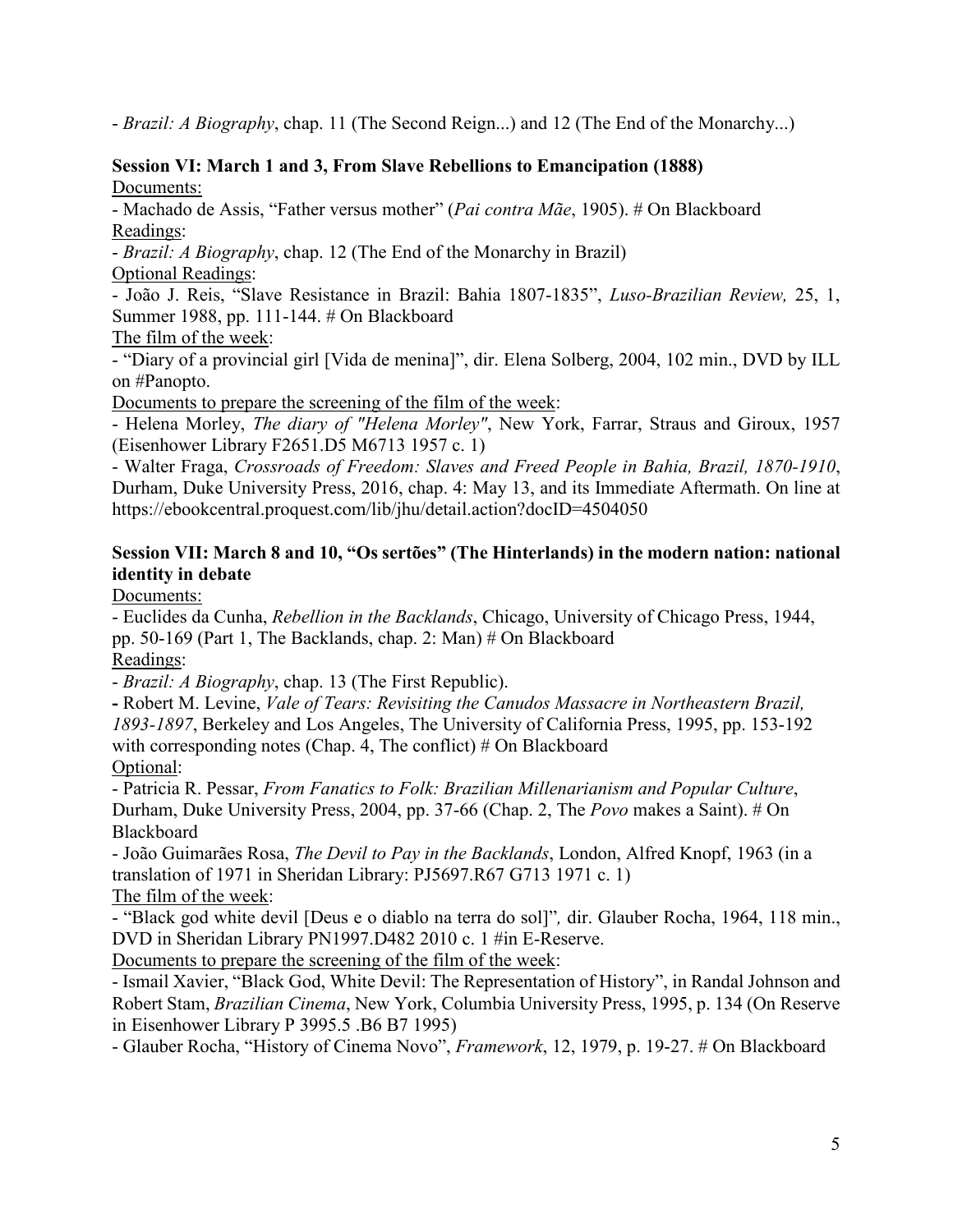## **Session VIII: March 15 and 17: The Years of Getúlio Vargas (1930-1954): Populism, Dictatorship, or Modernization?**

Documents:

- Visual propaganda of Getulio Vargas (by Google images)

Readings:

- *Brazil: A Biography*, chap. 14 (*Samba*, *Malandragem*, Authoritarism: The Birth of Modern Brazil)).

- Robert M. Levine, *Father of the Poor? Vargas and his Era*, Cambridge, UK, Cambridge University Press, 1998, pp. 1-12 (Introduction: Vargas as enigma) and pp. 50-74 (Chap. 3, The Estado Novo, 1937-45). # On Blackboard

Optional:

- Helgio Trindade, "Extract from *Fascism and authoritarianism in Brazil under Vargas 1930- 1945*", In *Fascism: The 'fascist epoch'*, Vol. 4 of *Critical concepts in political science*, edited by Roger Griffin with Matthew Feldman, New York, Taylor & Francis, 2004, pp. 269-303. # On Blackboard

- Brazilian Culture in World War II Propaganda Movie: Brazil at War (1943) # Available on line at:<https://www.youtube.com/watch?v=Lz5higmFuoE>

- Jessica Graham, "Race, Cultural Production, and Brazil's Democratic Image during World War II", english version of « Question raciale, production culturelle et image démocratique du Brésil pendant la Seconde Guerre mondiale », *Brésil(s)*, 13, 2018, On line

http://journals.openedition.org/bresils/2569 ; DOI : 10.4000/bresils.2569 # English version on blackboard.

The film of the week:

- "Olga", dir. Jayme Monjardim, 2004, 140 min., DVD in Sheridan Library, PN1997.2.O443 2012 c. 1  $\vert$ , #Panopto.

Documents to prepare the screening of the film of the week:

- Tzvi Tal, "Olga Benario Prestes: The Cinematic Martyrdom of a Revolutionary Jewish Woman and the Reconstruction of National Identity in Luiz Inácio "Lula" da Silva's Brazil", *Women in Judaism*, vol. 9. Issue 2, Oct. 2012, p. 1-16 # On Blackboard

# **Spring Break: March 21 - 25**

# **Session IX: March 29 and 31: The Brazilian books of Peabody Library**

- On Tuesday: Presentation of the collection (with my research assistant Victor Alridge)

- On Thursday: Visit of Peabody Library (with Paul Espinosa, curator of the library)

At the end of this week, each one will choose one of the books of the collection for the terminal essay.

## **Session X: April 5 and 7, The Birth of a Longstanding Myth: Brazil as "Racial Democracy"** Documents:

- Gilberto Freyre, "Preface to the first English language edition of *The Masters and the Slaves*", in *The Masters and the Slaves [Casa Grande e Senzala]: A Study in the Development of Brazilian civilization*, Berkeley and Los Angeles, University of California Press, 2nd edition, 1986, pp. xixvii. Con On Google Books:

[https://books.google.com/books?id=WYFFbVYEzvkC&printsec=frontcover&hl=fr&source=gbs](https://books.google.com/books?id=WYFFbVYEzvkC&printsec=frontcover&hl=fr&source=gbs_ge_summary_r&cad=0#v=onepage&q&f=false) ge summary  $r&c\text{ad}=0\#v=onepage&q&f=false$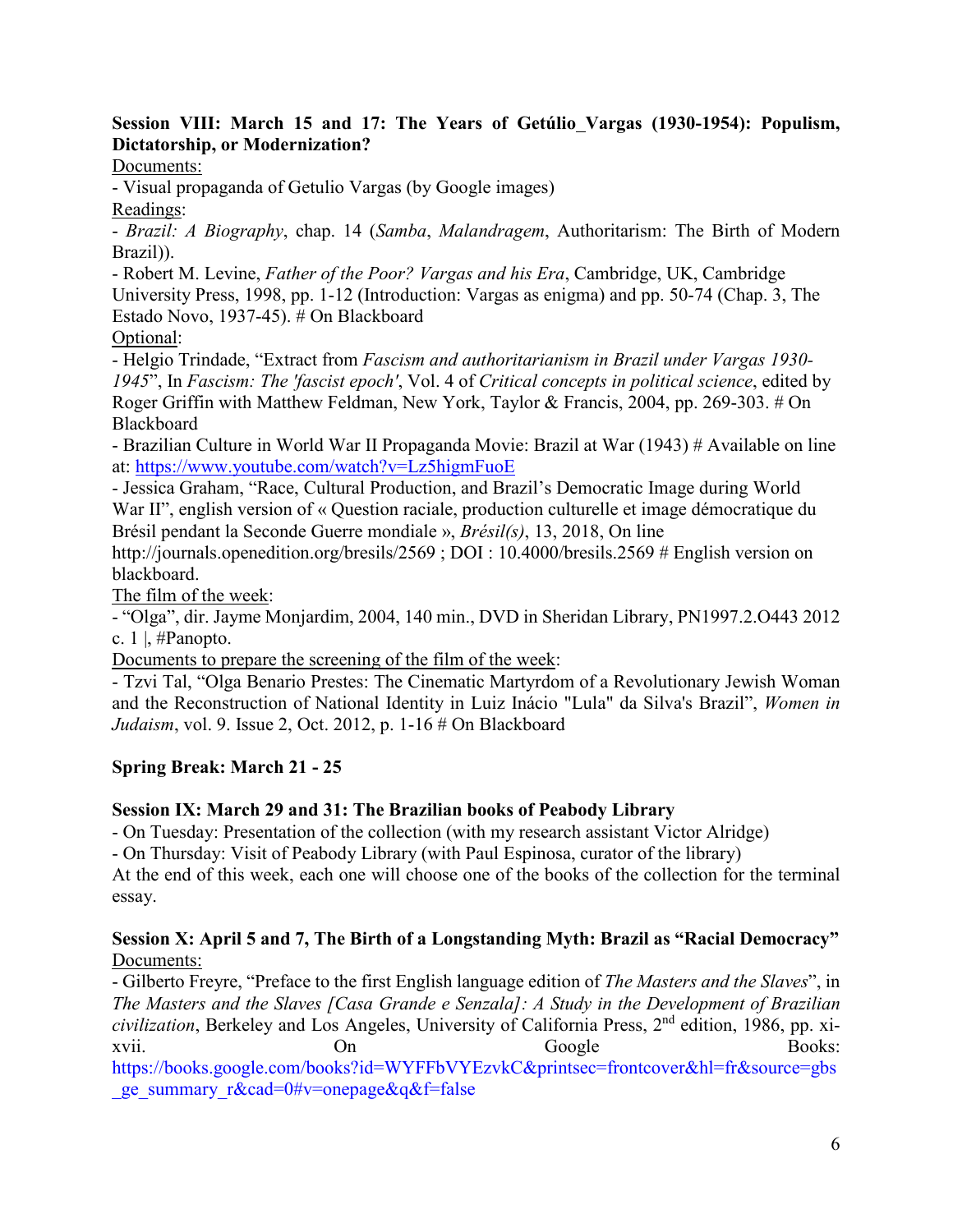Readings:

- Thomas E. Skidmore, "Raízes de Gilberto Freyre", *Journal of Latin American Studies*, 2002, 34, 1, pp. 1-20. # On Blackboard

Optional Readings:

- Gilberto Freyre, *The Masters and the Slaves*", in *The Masters and the Slaves [Casa Grande e Senzala]: A Study in the Development of Brazilian civilization*, Berkeley and Los Angeles, University of California Press, 2<sup>nd</sup> edition, 1986, p. 278-403 (Chap. IV: The Negro slave in the sexual and the familial life of the Brazilian) # On Google Books:

[https://books.google.com/books?id=WYFFbVYEzvkC&printsec=frontcover&hl=fr&source=gbs](https://books.google.com/books?id=WYFFbVYEzvkC&printsec=frontcover&hl=fr&source=gbs_ge_summary_r&cad=0#v=onepage&q&f=false) ge\_summary\_r&cad=0#v=onepage&q&f=false

- Frank Tannenbaum, *Slave and Citizen: The Negro in the Americas*, New York, Alfred E. Knopf, 1946 (A very important book on slavery in the two Americas and on the differences between Catholic and Protestant slave societies, largely influenced by Freyre)

The films of the week:

- "Orfeu Negro [Black Orpheus]", dir. Marcel Camus, 1959, 100 min., Extended international version. [Irvington, NY]: Criterion Collection, 1999, DVD in Sheridan Library PN1997.O64713 1999 c. 1, # Panopto.

Documents to prepare the screening of the film of the week:

- Royal S. Brown, "Black Orpheus", *Cineaste*, 36, 1, 2010, pp. 56-58. # On Blackboard

- Charles A. Perrone, "Don't look back: Myths, conceptions, and receptions of Black Orpheus",

*Studies in Latin American Popular Culture*, 17, 1, 1998, pp. 155-178. # On Blackboard

# **Session XI: April 12 and 14, The Country under Military Dictatorship (1964-1985): Support, Resistance, or Emigration**

Readings:

- *Brazil: A Biography*, chap. 17 ("On a Knife Edge…") On Blackboard

- James Green, "Paradoxes of the Brazilian Dictatorship", manuscript non-published in English, 2014. # On Blackboard.

Optional:

- Kenneth P. Serbin, « The Anatomy of a Death: Repression, Human Rights and the Case of Alexandre Vannucchi Leme in Authoritarian Brazil », *Journal of Latin American Studies*, Vol. 30, No. 1 (Feb., 1998), pp. 1-33 # On Blackboard

*- Torture in Brazil: A Shocking Report on the Pervasive Use of Torture by Brazilian Military Governments, 1964-1979, secretly prepared by the Archdiocese of São Paulo,* New York, First Vintage Books, 1986; New ed., Austin, Texas, The University of Texas Press, 1998. # On Google Books: [https://books.google.fr/books?id=AZs9G-](https://books.google.fr/books?id=AZs9G-v4798C&pg=1&hl=&as_pt=BOOKS&cd=1&source=gbs_api#v=onepage&q&f=false)

 $v4798C\&pg=1\&hl=\&as_pt=BOOKS\&cd=1\&source=gbs-api\#v=onepage\&q\&f=falseThe film of$ the week:

- "The year my parents went in vacation [O ano em que meus pais saíram de férias]", Cao Hamburger, 2006, 104 min, DVD in Eisenhower Library PN1997.2 .A56 2011 c. 1) #On Panopto Documents to prepare the screening of the film of the week:

**-** Jeffrey Lesser, "Epilogue", In *Welcoming the Undesirables: Brazil and the Jewish Question*,

Berkeley and London, University of California Press, 1995, pp. 169-177 and notes, p. 238-240. # On Blackboard

- Karen Backstein, "The Year My Parents Went on Vacation", *Cineaste*, 33, 2, 2008, p. 54-55. # On Blackboard